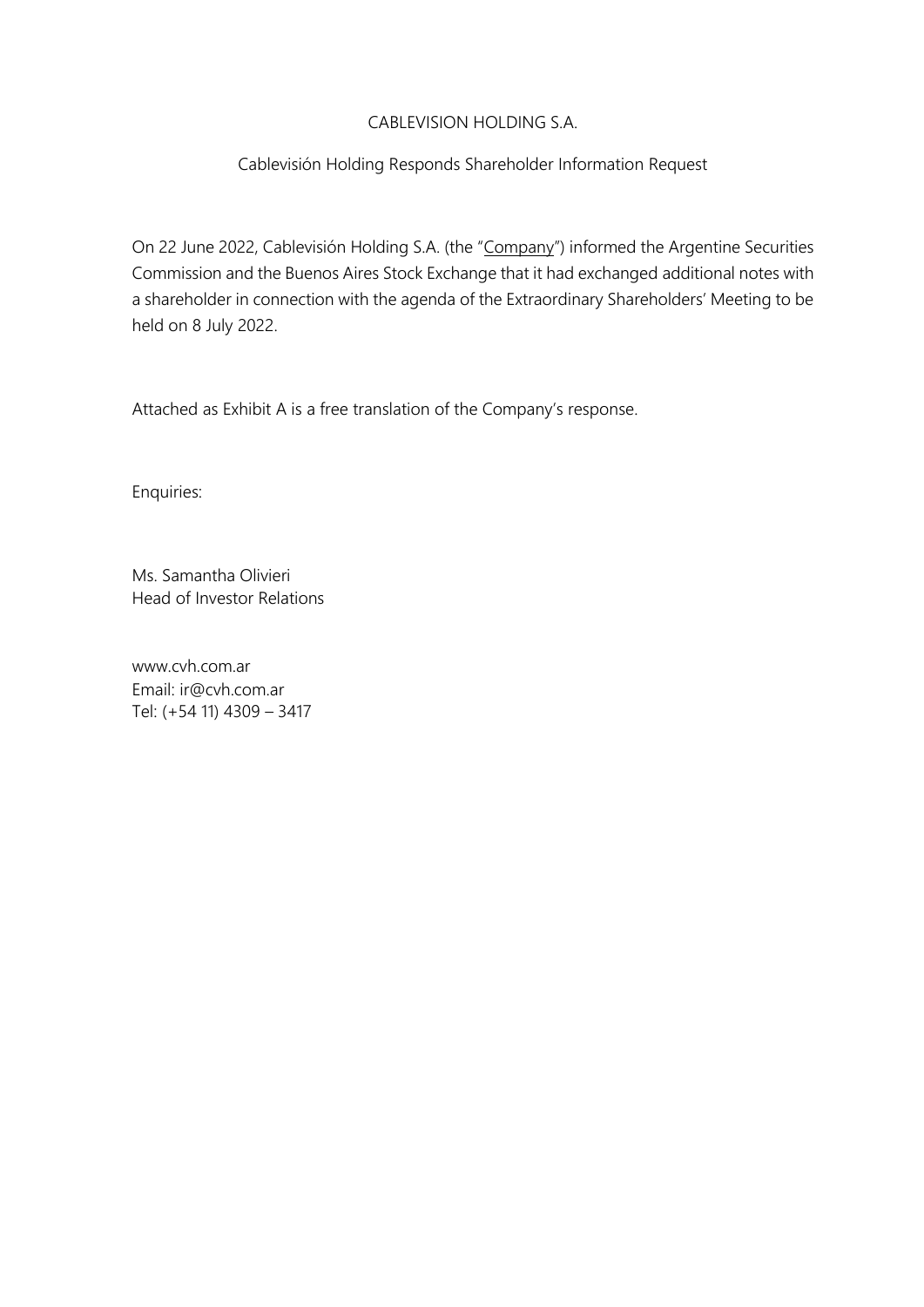## **EXHIBIT A**

#### **FREE TRANSLATION**

Buenos Aires, 21 June 2022

To the Shareholder of Cablevisión Holding S.A. National Social Security Administration (ANSES) Fondo de Garantía de Sustentabilidad By hand

Att: Management Director for Corporate Affairs Mr. Director Benjamín Navarro - Coordinator Mrs. Paola Rolotti

General Direction of Strategic Management and Corporate Affairs – Mrs. Flavia Bevilacqua Re: Response to the additional information request by email dated 16 June 2022

To whom it may concern,

I, Sebastián Bardengo, in my capacity as President of Cablevisión Holding S.A. (hereinafter, interchangeably, the "Company" or "CVH") hereby address You in response to your request for additional information, issued by e-mail dated 16 June 2022.

As we have in our previous response, we hereby respond to your request, in the order formulated by you:

### 1. Copy of the COMPLETE and UPDATED Company Bylaws to date.

Regarding this point, we hereby state for the record, that the complete and updated Bylaws of the Company was made available to the general public through the Autopista de Información Financiera ("AIF") [online electronic disclosure system used by public companies]. However, it should be clarified that, when the CNV migrated the AIF to its current version, documents dated before 14 November 2018, were left among the oldest documents. For this reason, the Company Bylaws -a result of the Split-up of Grupo Clarín S.A.-, are uploaded in the AIF under the ID 522431. This document, together with the document uploaded under ID 2793229 (informed in our previous response), constitute the current Bylaws of the Company.

2. Copy of the presentations made in the proceedings before CNV with detailed clarifications or observations formulated by such Commission, as per your response to the information request,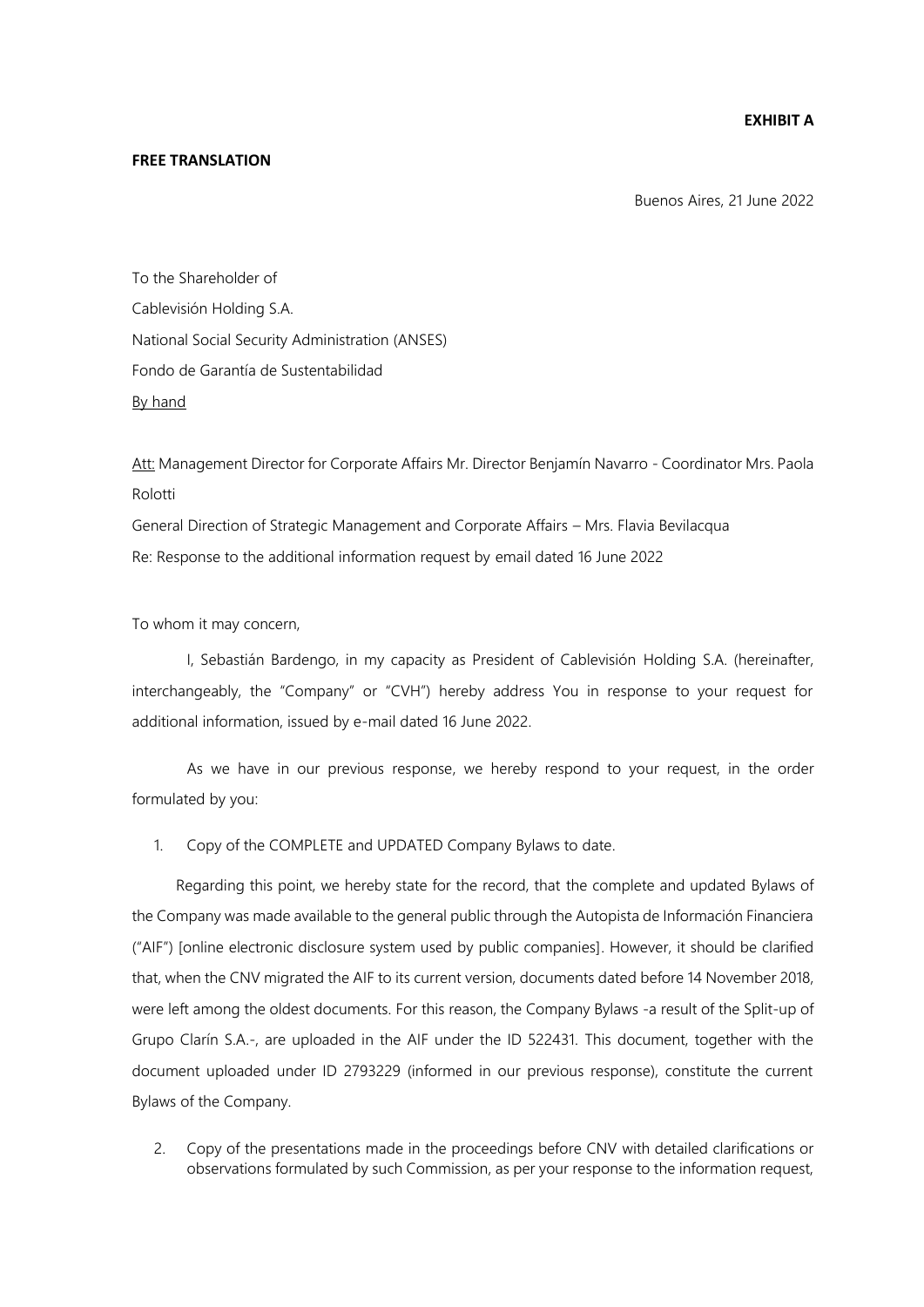where you stated that "The table comparing the current and proposed wording of the mentioned articles was submitted to the CNV for its prior administrative conformity in the terms of the applicable regulations. In this regard, we state for the record that, on 13 June 2022, the Commission has addressed the Company requesting the incorporation of some additional clarifications in the texts proposed by the Board".

Given that on 21 June 2022, the Company was notified pursuant to Report IF -2022-61961991- APN-GRC#CNV, that there were no comments to the language of Articles 21, 23 and 24, the last comparative table presented to the CNV is inserted at the end of this response, containing the version of the Articles 21, 23 and 24, accepted by the CNV, to be proposed to the shareholders.

3. Final version of the proposal to Amend Articles Twenty-First, Twenty-Third and Twenty-Fourth of the Company Bylaws.

The final version of the aforementioned articles is contained in the comparative table attached as response to the previous point.

Finally, we state for the record that this response, together with your request, shall be made available to the general public through AIF and the Buenos Aires Stock Exchange.

We are at your disposal to make any clarifications that you may deem relevant.

Sincerely,

/s/ Sebastián Bardengo

President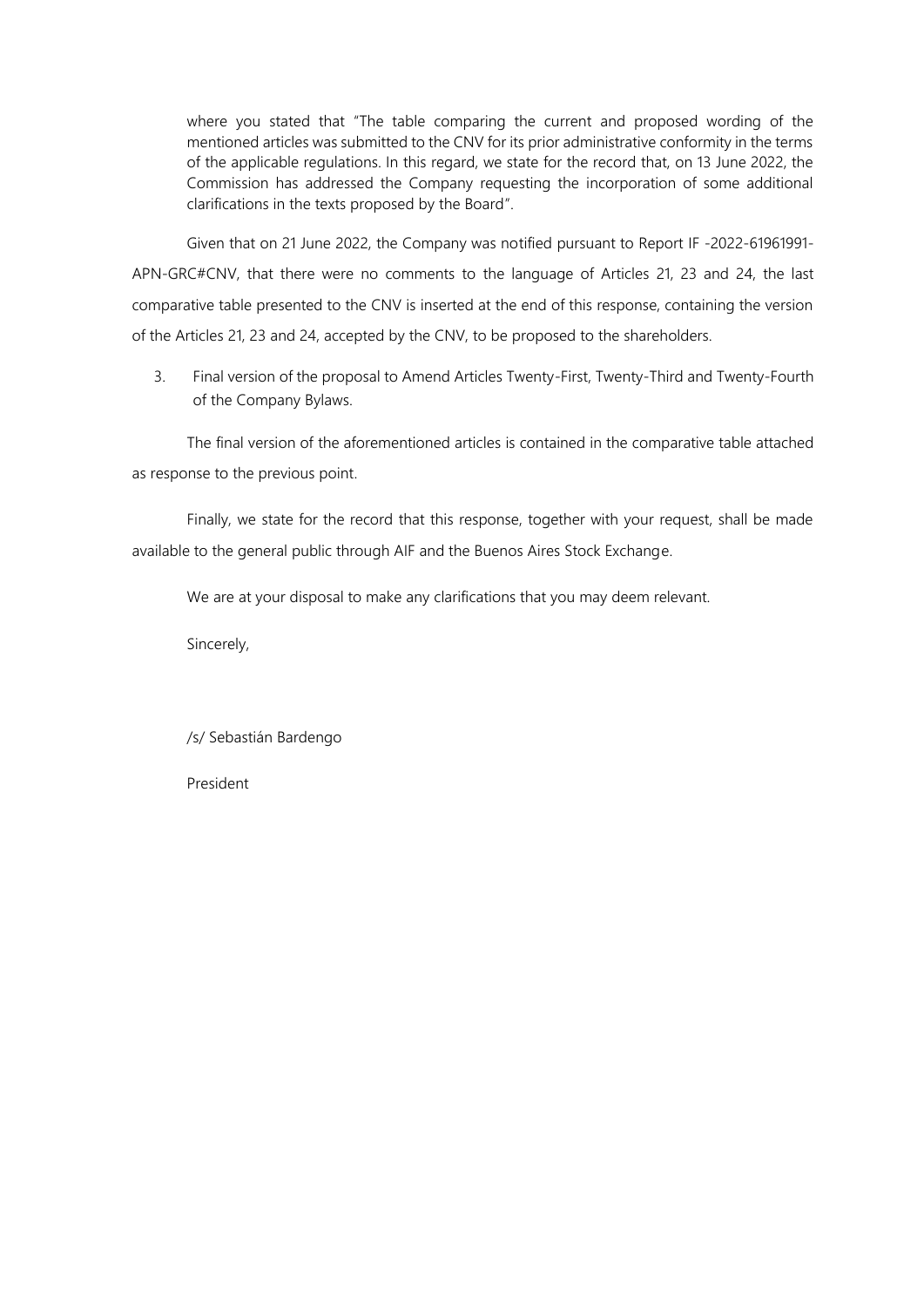## Current Text

ARTICLE TWENTY-ONE: As from the moment the Company is authorized to offer publicly and/or list all or part of its shares in the Republic of Argentina and/or in foreign jurisdictions, the Company shall have an Audit Committee pursuant to law No. 26,831 and its implementing regulations, which shall be composed by three (3) members of the Board of Directors with experience in business, financial or accounting matters. The majority of the permanent and alternate members of the Audit Committee, shall meet the independence requirements set forth under the Regulations of the Argentine Securities Commission. The Board of Directors shall appoint alternate members in equal or fewer number as the permanent members and for the same term in order to fill any vacancies that may occur, following the order of their appointment, in which case the replacement will be automatic. Members of the Audit Committee shall serve for a period of one fiscal year. At its first meeting, the Audit Committee shall appoint a chairman and a vice chairman, who shall replace the chairman in case of absence, impediment, disability or death of the former. The Audit Committee shall meet at least once every three months. It shall also meet at the request of any of its members. Meetings shall be called by the chairman or vice chairman of the Audit Committee, by delivering a certifiable notice to each permanent member, at the address that all such members shall communicate to the Company upon acceptance of their appointments. Audit Committee meetings must be called no less than 72 (seventy two) hours in advance. The Audit Committee functions with the absolute majority of its

### Proposed Text

ARTICLE TWENTY-ONE: As from the moment the Company is authorized to offer publicly and/or list all or part of its shares in the Republic of Argentina and/or in foreign jurisdictions, the Company shall have an Audit Committee pursuant to law No. 26,831 and its implementing regulations, which shall be composed by three (3) members of the Board of Directors with experience in business, financial or accounting matters. The majority of the permanent and alternate members of the Audit Committee, shall meet the independence requirements set forth under the Regulations of the Argentine Securities Commission. The Board of Directors shall appoint alternate members in equal or fewer number as the permanent members and for the same term in order to fill any vacancies that may occur, following the order of their appointment, in which case the replacement will be automatic. Members of the Audit Committee shall serve for a period of one fiscal year. At its first meeting, the Audit Committee shall appoint a chairman and a vice chairman, who shall replace the chairman in case of absence, impediment, disability or death of the former. The Audit Committee shall meet at least once every three months. It shall also meet at the request of any of its members. Meetings shall be called by the chairman or vice chairman of the Audit Committee, by delivering a certifiable notice to each permanent member, at the address that all such members shall communicate to the Company upon acceptance of their appointments. Audit Committee meetings must be called no less than 72 (seventy two) hours in advance. The Audit Committee functions with the absolute majority of its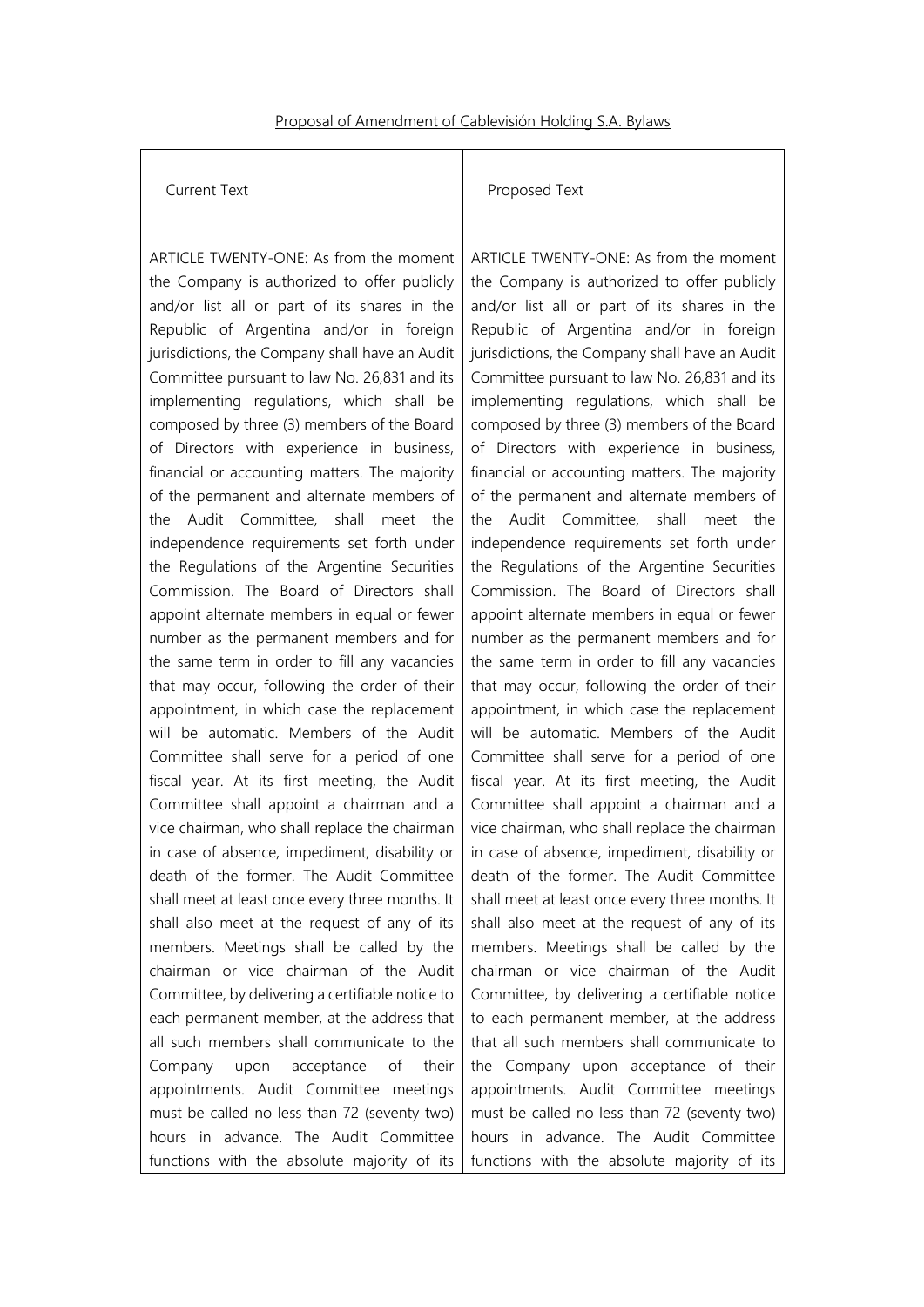members present, either in person and/or communicated by means that allow the simultaneous transmission of sound, images and words. Decisions shall be adopted by the vote of the majority of the members who participated at the meeting. In case of a draw, the chairman's or the vice chairman vote shall decide. Resolutions of the Audit Committee shall be registered in the respective book and be signed by all members who participated at the meeting. In case of members participating at a distance the supervisory committee shall expressly state that the decisions were validly adopted by the Audit Committee. The duties and obligations of the Audit Committee shall be those set forth under the corresponding laws and their implementing regulations, as amended.

ARTICLE TWENTY-THREE: Shareholders' Meetings shall be chaired by the Chairman of the Board of Directors or by the person appointed by the shareholders at such Shareholders' Meeting. Shareholders' Meetings shall be convened simultaneously on first and second call in the manner established under section 237 of law No. 19,550, except for the call for the Extraordinary Shareholders' Meetings as from the moment the Company is authorized to offer publicly and/or list all or part of its shares in the Republic of Argentina and/or in foreign jurisdictions. However, in the case of Shareholders' Meetings called to elect directors, the Shareholders' Meeting on second call shall be held five business days after the date that the Meeting was to be held on first call. Once the Company is authorized to offer publicly and/or list all or part of its shares, the calls for Shareholders' Meetings shall be published no less than twenty (20) calendar days and no more than forty five (45) calendar days before the date set for the Meeting. The terms indicated above shall be counted as from the last publication.

members present, either in person and/or communicated by means that allow the simultaneous transmission of sound, images and words. Decisions shall be adopted by the vote of the majority of the members who participated at the meeting either in person and/or communicated by means that allow the simultaneous transmission of sound, images and words. In case of a draw, the chairman's or the vice chairman vote shall decide. Resolutions of the Audit Committee shall be registered in the respective book and be signed by all members who participated at the meeting and by the representative of the supervisory committee. In case of If any members participating participate remotely If all members participated remotely, the minutesresolutions of the Audit Committee meeting shall be drafted and be signed within five (5) business days of the celebration of the meeting by the members who were present in person at the meeting, or by the president and the representative of the supervisory committee if all members participated remotelyat a distance. The supervisory committee shall expressly state that the decisions were validly adopted by the Audit Committee. The duties and obligations of the Audit Committee shall be those set forth under the corresponding laws and their implementing regulations, as amended.

ARTICLE TWENTY-THREE: Shareholders' Meetings shall be chaired by the Chairman of the Board of Directors or by the person appointed by the shareholders at such Shareholders' Meeting. Shareholders' Meetings shall be convened simultaneously on first and second call in the manner established under section 237 of law No. 19,550, except for the call for the Extraordinary Shareholders' Meetings as from the moment the Company is authorized to offer publicly and/or list all or part of its shares in the Republic of Argentina and/or in foreign jurisdictions. However, in the case of Shareholders' Meetings called to elect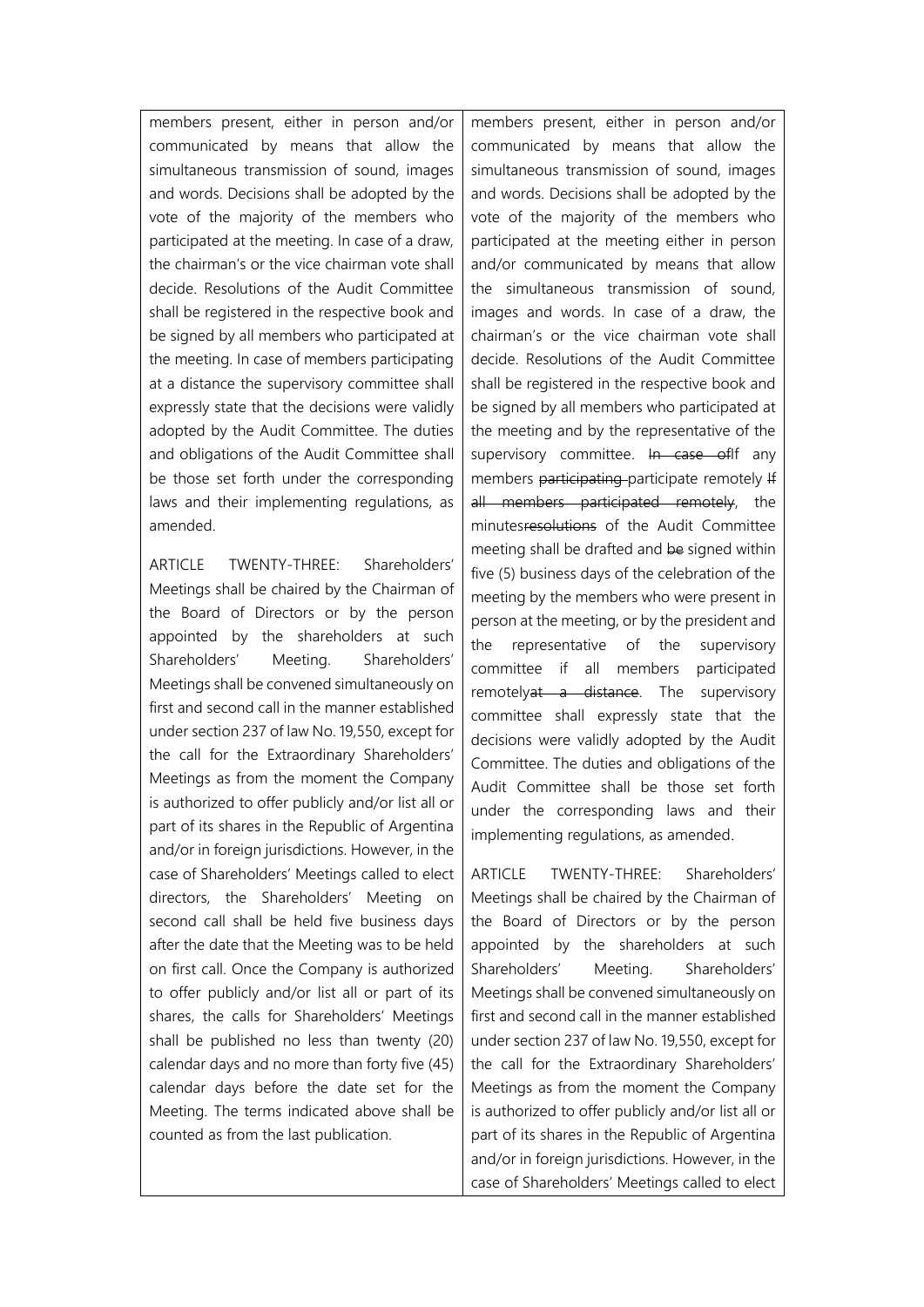ARTICLE TWENTY-FOUR: Quorum and majority requirements shall be those provided under Sections 243 and 244 of Law No. 19,550, depending on the type of Shareholders' Meeting, whether it is a first call or a second call, and depending on the items on the agenda, both for general Shareholders' Meetings and for the Meetings of Shareholders of a given class, except for the quorum requirement for Extraordinary Shareholders' Meetings on second call, which shall be deemed achieved irrespective of the number of voting shareholders present at the meeting, except as provided below with respect to the treatment and approval of the matters detailed under points 1) to (and including) 3) of this Article Twenty-Four. Equity increases above the thresholds provided under Section 188 of Law No. 19,550 shall be approved at Extraordinary Shareholders' Meetings, except as provided under Article Four, point (b). Only for as long as the "Class C" common shares represent no less than 5% of the aggregate equity of the Company, the following matters shall necessarily be approved at an Extraordinary Shareholders' Meeting (for which purpose, quorum on second call shall require the presence of voting shares representing no less than 50% of the aggregate equity of the Company): (1) the merger, spin-off, reorganization, winding-up and/or voluntary liquidation of the Company that shall result in (i) the transfer to a third party of assets owned by the Company, or (ii) the increase in the interest held by a third party in the equity of the Company, through either the transfer of assets and/or the increase in the participation in the equity of the Company for a value of more than (a) two hundred million US dollars (USD 200,000,000) or its equivalent in another currency, and (b) 6.67% of the Company's Capitalization Value; (2) the issuance of shares of the Company or securities convertible into shares that represent the equity of the Company (except

directors, the Shareholders' Meeting on second call shall be held five business days after the date that the Meeting was to be held on first call. Once the Company is authorized to offer publicly and/or list all or part of its shares, the calls for Shareholders' Meetings shall be published no less than twenty (20) calendar days and no more than forty five (45) calendar days before the date set for the Meeting. The terms indicated above shall be counted as from the last publication.

All Shareholders' meetings (General, Special, by Class, Ordinary, Extraordinary) may be celebrated remotely with the use of a communication channel that allows the simultaneous transmission of sound, images and words, in compliance with the requirements of effective regulations, including, without limitation, the Rules of the Argentine Securities Commission.

In the case of Shareholders' meetings held remotely, the minutes will be drafted and signed no later than five (5) business days after the date of the Shareholders' Meeting, by the president of such meeting, by two shareholders appointed for such purpose and by the representative of the Supervisory Committee, who will state that all decisions have been lawfully adopted.

Subject to applicable law, the Company may hold Shareholders' Meetings: (i) exclusively in person; (ii) exclusively remotely and/or, (iii) in mixed format, admitting the simultaneous participation of the shareholders either in person or remotely. Whenever shareholders are allowed to participate remotely, the participating shareholders may be in any location, inside or outside the jurisdiction of the Company's headquarters, inside or outside the country, and the minutes shall state the participants, in what capacity they participated, the place from which they are connected, and technical means used. The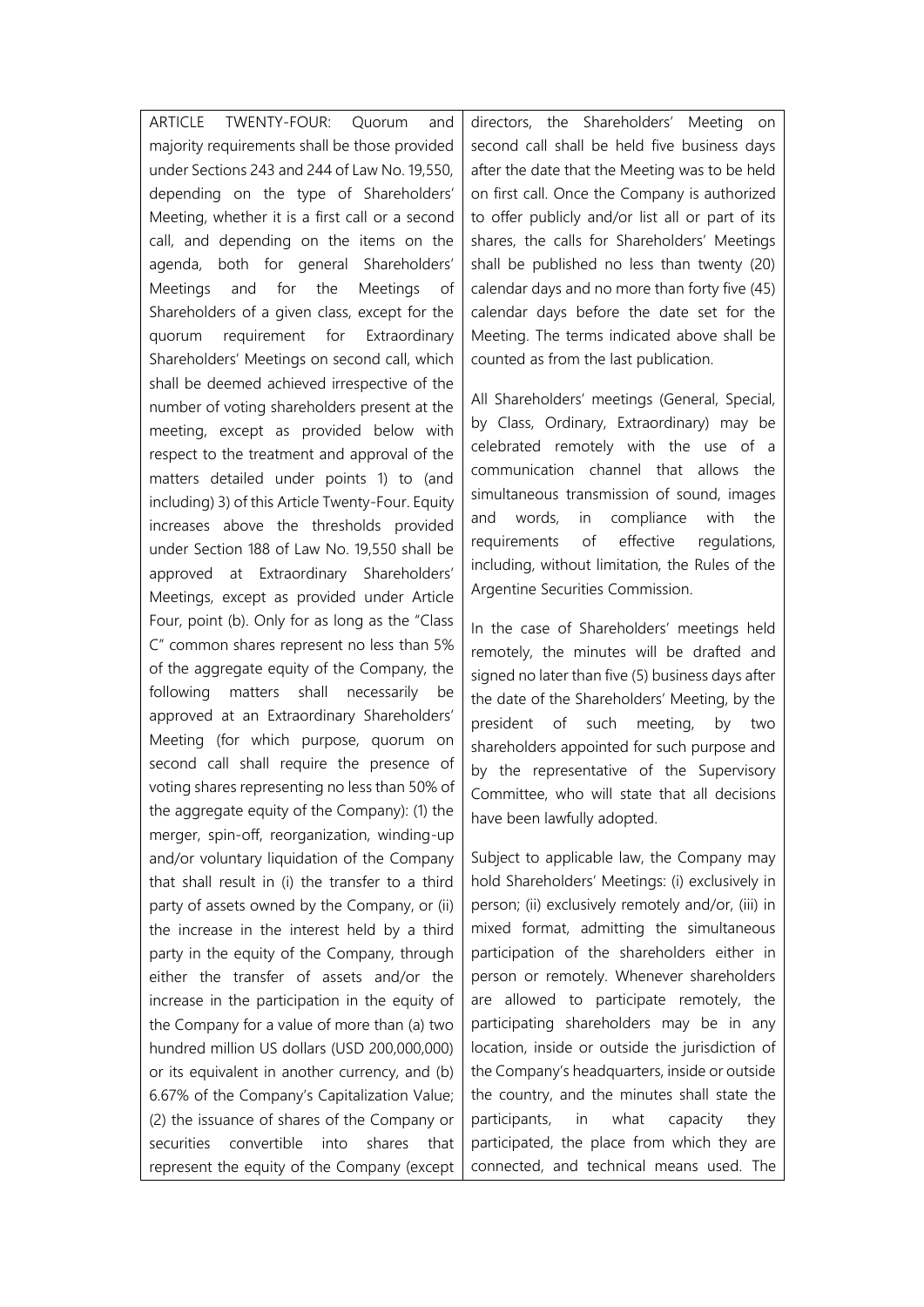with respect to such shares that, in the event of a vote in favor of an equity capital increase, the shareholders decide to issue in order to give them to employees of the Company or of one or more of its subsidiaries, pursuant to Article Six, and except if they are shares and/or convertible securities issued in a public offering in which all such shares and/or securities are subscribed by persons that are not shareholders of the Company) (i) when such subscription by third parties that are not shareholders, or by shareholders that are not Original Holders of shares of the Company in exercise of their preemptive (but not accretion) rights, shall result in a gross amount for the Company (and in the case of options or warrants, the sum of their exercise prices) that for each fiscal year as a whole exceeds the greater of: (a) two hundred million US dollars (USD 200,000,000), or its equivalent in another currency or (b) 6.67% of the Company's Capitalization Value, (ii) except for "Class A" shares, securities that entitle their holder to more than one vote per share to the extent permitted by applicable legislation, or (iii) in respect of which the Company's shareholders do not have preemptive rights and (3) the amendment of these Bylaws. The Supervisory Committee shall certify, at the request of the shareholders at a Shareholders' Meeting or of any shareholder, that the amounts involved in the operations or transactions approved at the Shareholders' Meeting do not exceed the amounts, percentages and/or coefficients detailed under this Article Twenty-Four. The certification of the Supervisory Committee shall be fully valid vis-á-vis third parties, notwithstanding the liability of its members if they acted knowing that those amounts, percentages and/or coefficients had been exceeded. For purposes of this Article Twenty-Four, the term "Company's Capitalization Value" means the amount obtained from multiplying the number of the Company's outstanding common shares as of the date of

minutes shall include the statements and tally the votes and abstentions of the shareholders that participated in person and those that participated remotely. The Supervisory Committee, through its representative at the meeting, shall state for the record that all applicable legal requirements have been fulfilled.

ARTICLE TWENTY-FOUR: Quorum and majority requirements shall be those provided under Articles 243 and 244 of Law No. 19,550 depending on the type of Shareholders' meeting, whether it is a first call or a second call, and depending on the items on the agenda, both for General Shareholders' meetings and for the Meetings of Shareholders of a given class, except for the quorum requirement for. In the case of remote or mixed Shareholders' meetings, for the purpose of quorum and majorities, both shareholders that participate in person and/or remotely shall be counted.

In the case of Extraordinary Shareholders' Meetings on second call, which shall be deemed achieved, such meeting shall be considered open irrespective of the number of voting shareholders present at the meeting whether they participate in person and/or remotely—except as provided below with respect to the treatment and approval of the matters detailed under points 1) to (and including) 3) of this Article Twenty-Four. Equity increases above the thresholds provided under Section 188 of Law No. 19,550 shall be approved at Extraordinary Shareholders' Meetings, except as provided under Article Four, point (b). Only for as long as the "Class C" common shares represent no less than 5% of the aggregate equity of the Company, the following matters shall necessarily be approved at an Extraordinary Shareholders' Meeting (for which purpose, quorum on second call shall require the presence of voting shares representing no less than 50% of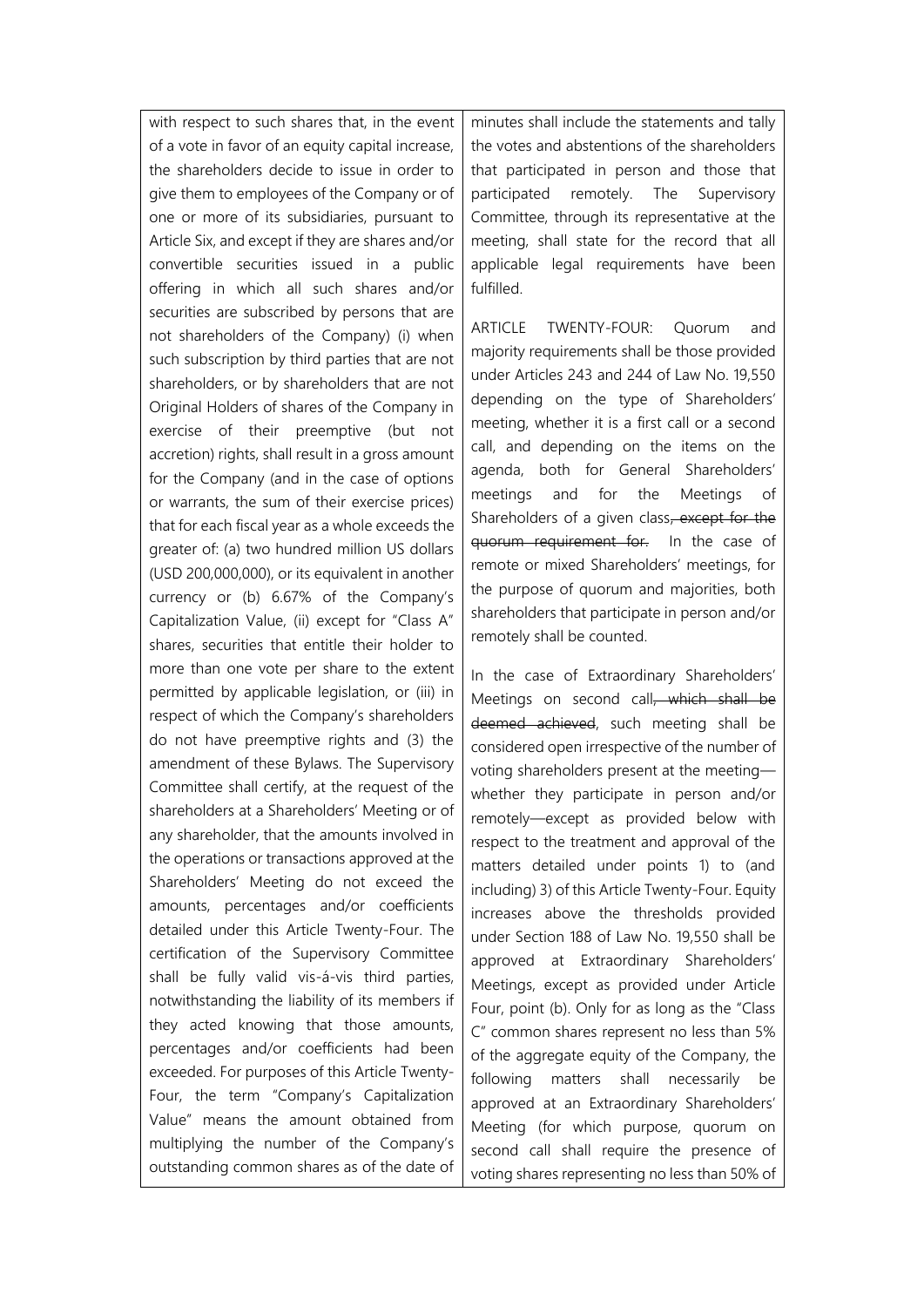the relevant transaction, by the average closing price resulting from the daily trading volume of the Company's common shares on whatever stock exchange that in the previous year was the main market in which the Company's common shares were traded during the twenty (20) calendar days of trading immediately preceding the twentieth day prior to the closing of the relevant transaction.

the aggregate equity of the Company, either in person and/or remotely depending on the form of the relevant Shareholders' meeting): (1) the merger, spin-off, reorganization, winding-up and/or voluntary liquidation of the Company that shall result in (i) the transfer to a third party of assets owned by the Company, or (ii) the increase in the interest held by a third party in the equity of the Company, through either the transfer of assets and/or the increase in the participation in the equity of the Company for a value of more than (a) two hundred million US dollars (USD 200,000,000) or its equivalent in another currency, and (b) 6.67% of the Company's Capitalization Value; (2) the issuance of shares of the Company or securities convertible into shares that represent the equity of the Company (except with respect to such shares that, in the event of a vote in favor of an equity capital increase, the shareholders decide to issue in order to give them to employees of the Company or of one or more of its subsidiaries, pursuant to Article Six, and except if they are shares and/or convertible securities issued in a public offering in which all such shares and/or securities are subscribed by persons that are not shareholders of the Company) (i) when such subscription by third parties that are not shareholders, or by shareholders that are not Original Holders of shares of the Company in exercise of their preemptive (but not accretion) rights, shall result in a gross amount for the Company (and in the case of options or warrants, the sum of their exercise prices) that for each fiscal year as a whole exceeds the greater of: (a) two hundred million US dollars (USD 200,000,000), or its equivalent in another currency or (b) 6.67% of the Company's Capitalization Value, (ii) except for "Class A" shares, securities that entitle their holder to more than one vote per share to the extent permitted by applicable legislation, or (iii) in respect of which the Company's shareholders do not have preemptive rights and (3) the